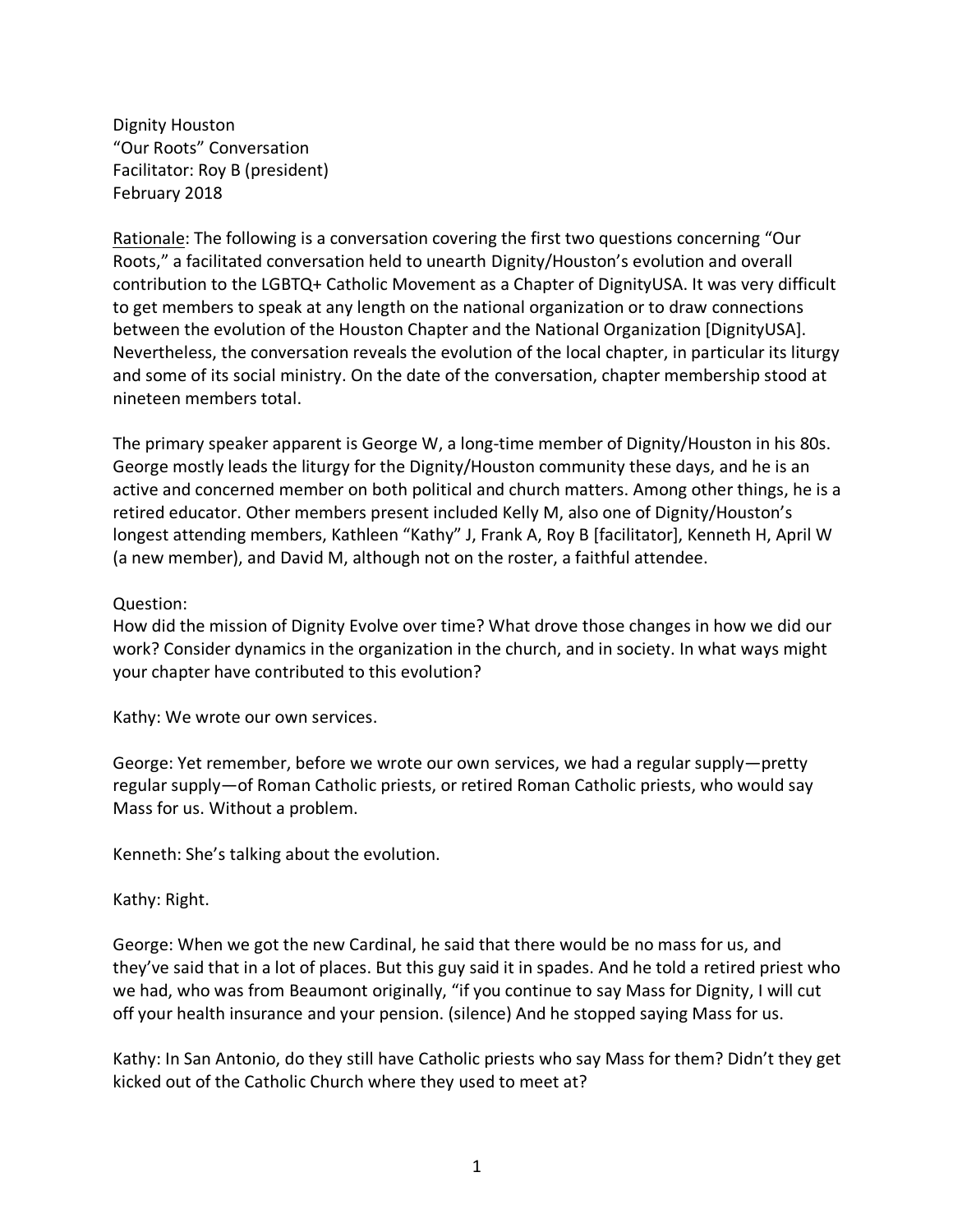George: They were meeting in a convent, and I'm not sure where they're meeting now, but yes, they have Roman Catholic priests who say Mass for them.

Kathy: I think that is one of the frustrating things for people who come to us is that they want affirmation from a priest—that being gay is okay—and they feel like that they would want to see someone. But let me stay on the subject here. The evolution…

Roy: Yeah, so what caused the changes in the way that we work as an organization, and how have our changes been important nationally for DignityUSA? One way that you've noted already is the liturgy—and it is significant, because in many ways, we've organically demonstrated for the national organization how a chapter, as an example, may transition from a priestly-centered people to an organization that writes and leads its own liturgy—albeit a liturgy based heavily on the Roman one—and at that, one where we may or may not be saying a Mass, but nonetheless where we are worshipping and finding fellowship with one another through our own incarnation of an Intentional Eucharistic Community.

George: Well and to be perfectly honest, between when the Roman Catholic priests could say Mass for us and this [what we have today], we went through a period when we were pretending like we were doing a Mass. We were reading out of our own missal, and we followed all of the thing. And it got to the point where—well, uh, for myself—where I just said "look I am not going to pretend that we are actually having Mass." And, uh, some wanted to do that, and I just said "fine, do that." Well, that lasted a while, not weeks, but not months either, and then we decided that we've got to, well, we've got to *cope with this*, and that's when we came up with the liturgy we have now. And we have some of the elements from the Roman Missal, Gospel Readings, etc. But although we are going through bread, and consecrating bread and wine, we are not pretending (a) that I'm a priest or (b) that you are doing the Roman ritual. Because you're not. And in some ways that's good. But in some ways that's not so good.

Kathy: That's why we have the main organization [DignityUSA] to try to fight for us with one voice.

George: That is right. And you can only do that—I mean—we could stand out there in front of the Cathedral and hold banners up, and I don't think in a hundred years DiNardo would change his mind or ever talk to us…because he is definitely 'old guard,' and he thinks he is leading the 'old guard.' He was just president for two years of the United States Conference of Catholic Bishops, and he knows all about Courage. There are two Courage Chapters in almost every diocese in the United States. Courage is an institution developed by the Roman Catholic Bishops which views homosexuality as A.A. (Alcoholics Anonymous) views alcoholism: it is an evil thing that you must do everything in your power to avoid.

Frank: And yet they do their own thing behind closed doors.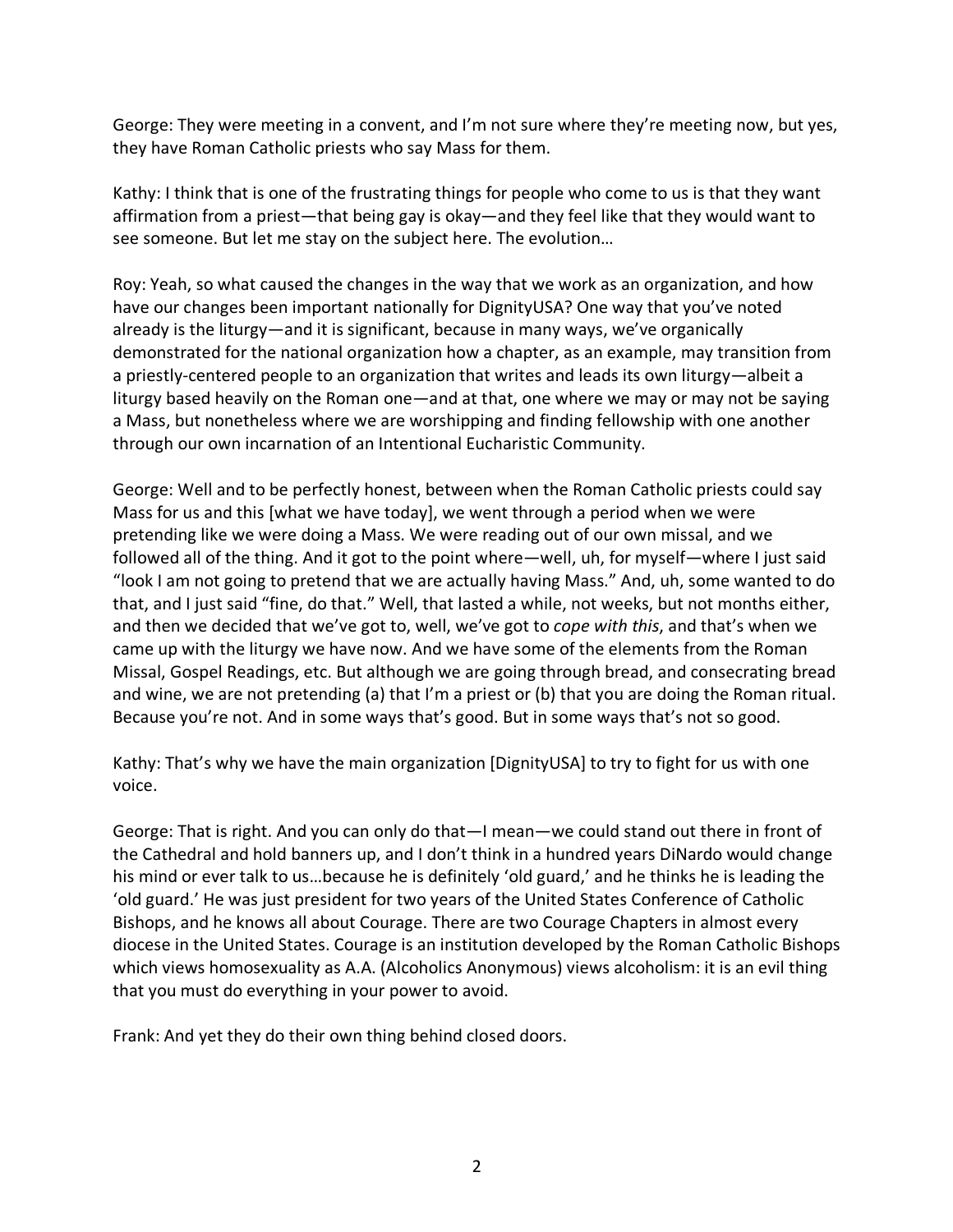George: I don't know. But what I do know is that Courage is almost exclusively males; it seems women find going to a priest who's running a Courage Group, and them telling them how to behave sexually as just beyond the pale.

Kathy: Right. I know I don't have the right to judge, but I just feel like Cardinal DiNardo in an important way will have to deal with Jesus because the thing he did to the priest who used to come here and say Mass, and who, I have a feeling is gay himself, the thing of making him run a Courage group [here in Houston] is just a really…

Frank: They're so hypocritical. They're just saying one thing and then doing the opposite. In other words, do as I say and don't do as I do…

George: Well, be careful…you don't know what any one individual is doing.

Roy: So, we've talked about the liturgy, and we've talked about, uh…well, what about the social outreach? I know the social outreach has changed because of a reduced number of members, but I am curious as far as your own memories are concerned, I mean, I know there used to be a Stone Soup fundraiser, or something that was going on over at the Disco Kroger on Montrose. That members did from time to time.

George: Stone Soup was a food bank for people with AIDS, and every Christmas we would sing Christmas carols on a Saturday, starting from about nine until about five, busy as any Kroger should be…and we did that there for a handful of a number of years. But what has happened is, huh, homosexuality is far more acceptable and accepted in the general society we live in.

Kelly: Of the world…

George: In much of the world. And even gay, even *Catholics* are supportive of gay marriage as parents realize that they've got children that are gay…they didn't make them gay, they were gay on their own. They the grown adult child knew that they were gay—me, I'm so damn old, I didn't come out until I was over thirty years old! I was scared. First of all, I did not want to admit that I was gay.

Kelly: I can beat that! I didn't come out until I was over forty.

George: I was eight years in the seminary (Jesuits), and never admitted that I was gay. Three years out, I finally admitted I was gay. It took a lot, but it was just very very very under-denial under, all…oh, all kinds of stuff [referring to his time in religious life]. But the Society [Society of Jesus] has changed, and unfortunately the truth is that the hierarchy of the Roman Catholic Church has not changed. To give you a classic example, we are meeting in a meeting house of the Episcopal Church [St. Stephen's Episcopal Church at The Havens Center]. And this church now ordains women, married men, married women, and as far as I know gay men and women married or not. And what has the Roman Catholic Church done? Nada. Now, having said that, today we [Dignity/Houston] have fewer than 25 members, because among other things,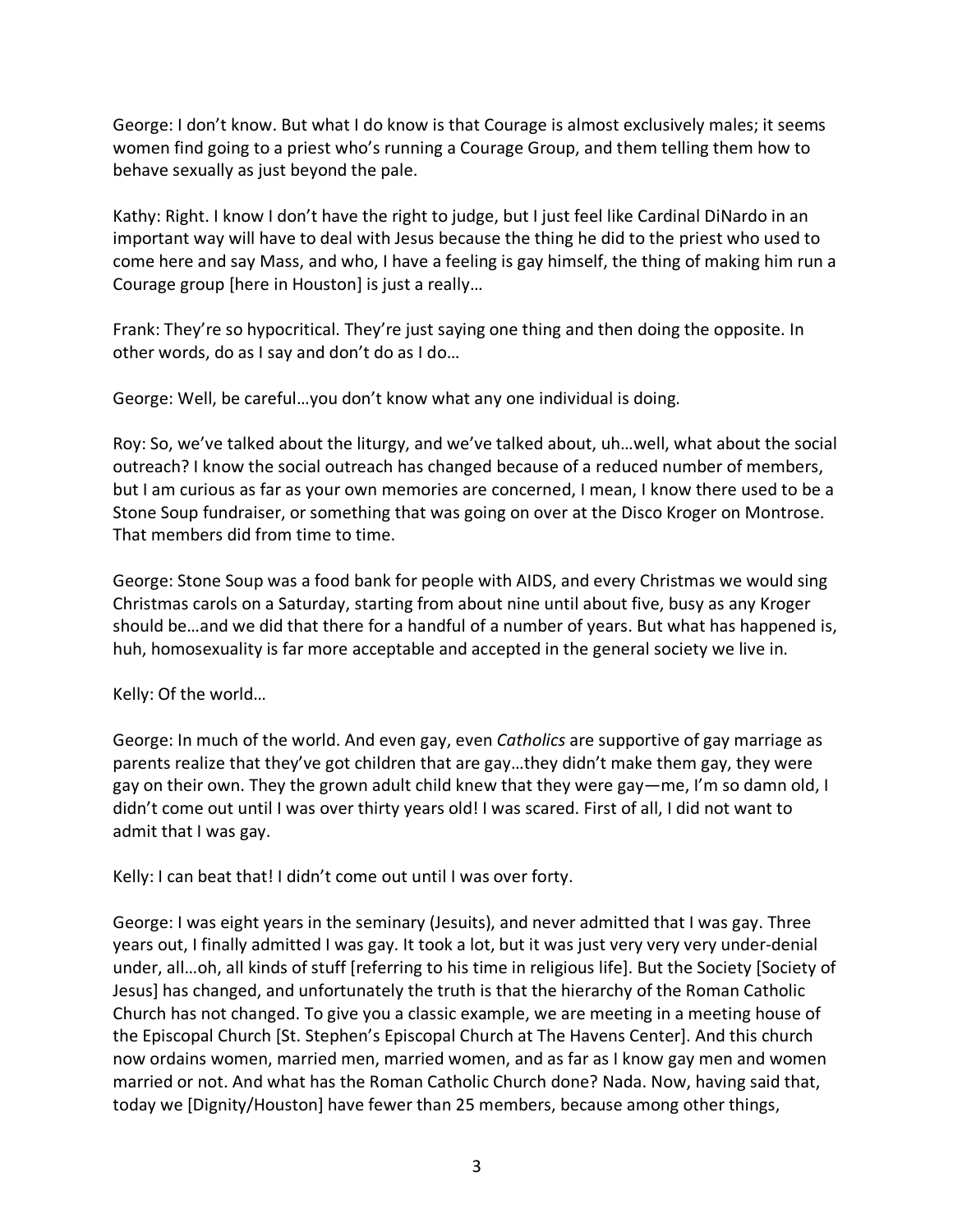Montrose has been gentrified beyond belief and its no longer economical for gays to live here as they once did, in droves.

Kathy: Oh, because it was much more affordable.

George: Yes, and the gay bars were here. Now gays don't have to go to gay bars—some still do, but the number of gay bars there are in town is down to a handful.

Frank: And all [laughing] the gays are coming to Northside.

George: Yeah.

Frank: They're paying 450K for a house!

Kathy: I mean that's the thing about the gay community. A lot of us are very rich, and a lot of us are poor. But I mean social, wouldn't you consider this service a social outreach, for people to be able to come here and to share their spirituality? I mean, I wonder sometimes why we don't have more members and I think back in the day, a lot more people thought that they weren't going to allow the church to tell them how to think or to let them decide who was Catholic.

[side conversation about birthday party—unrelated]

George: As people moved out, a lot of them are going to the parishes. They don't need us. When they come and look, they say "that's not Catholic."

Kathy: Right. "You don't have a priest. That's not the Mass."

George: We're doing what we can do, but it's limited and it isn't universally, uh, appreciated. And we certainly aren't getting any help from the Cardinal. In Chicago, they don't directly deal with Dignity, but the archdiocese has a gay Mass.

Frank: Okay, can we answer another question?

Roy: Those are the two, but I do want to re-focus really quickly, because I want to get back to the question, which was, what has been the most important social ministry that this organization has provided, and how has that changed, namely, what caused it to change? So if you were really to take a step back and look at Dignity/Houston, what would you say has been our most important social justice ministry or interaction with people of God who have needed help and that we have provided some kind of service, or help to, and why has that changed, or how has that changed? Because we've talked about the liturgy component which is the heart and the spirit, but if we move to the other one we talk about hands and how we are in touch with the ways that God is manifest in the world.

Kathy: Well, it must have been during the 80s related to the AIDS Crisis.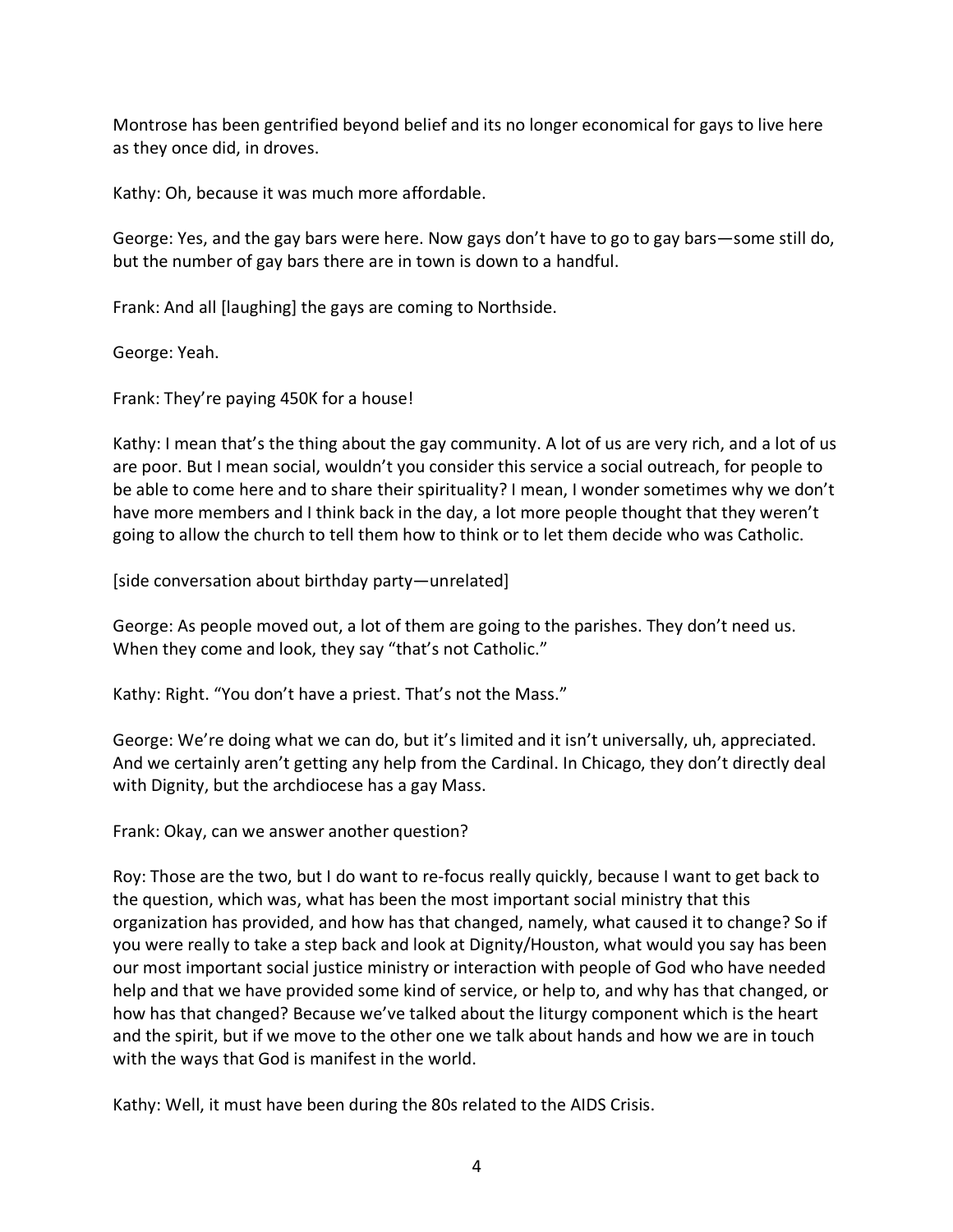George: We had a pretty good and dedicated group of people who were working at Omega House which was an important hospice for AIDS patients. I would consider the Rosary making that we are doing today as important.

## Frank: Grace Place.

George: Well, we were never directly involved with them, but we did a lot of things for Stone Soup, which was an AIDS agency, and I was a volunteer with them when the original name was called…well the symbol was a candle, and the logo was "it's better to light a candle than to curse the darkness…" [remembering] oh, it was called the KS Foundation because Kaposi's Sarcoma was a disease which only affected 1% of the population in general, but with a suppressed immune system in the early days, it was frequently what killed you. And it got to be less as we learned how to work with that, and then there was that whole period with, you know, ACTUP, and there was a lot going on. I don't know that they were active here in Houston, but definitely in New York and Los Angeles. It was an organization that really made a difference with the drug companies, got the press involved, and changed a lot of the ways that we treat serious diseases where the likelihood is death. Well, why not try an experimental drug where for all intents and purposes they're going to die? Now does this turn those people into guinea pigs? Absolutely.

Kathy: Well they're going to learn something…

George: Exactly.

Frank: We have been active with HRC and also in Sabor de Northside [a local festival]. We have done gay pride, and all to let people know that we are here as an outreach.

Kathy: Right, and one of the things about the rosaries is that it connects people back to our Catholic faith. [Dignity/Houston, under the guidance of Kathleen F hand-makes rainbow colored rosaries to hand out to gay pride attendees as well as to visitors and interested individuals at various events].

Frank: And we gave out literature that we were here, and it explained what Dignity was all about—it gave them information and informed them that they are welcome to join us for services, or whatever.

Roy: Alright, so we have probably gone longer than we should have, but I appreciate you all answering those questions. So the most important ministry we've done to sum up?

## Kelly: AIDS ministry.

George: I would say that that would be the most important external ministry we have done, but we have, and continue to hold a weekly liturgy, but I suspect, in looking at all the people sitting in the room including myself, that we might not have anything.